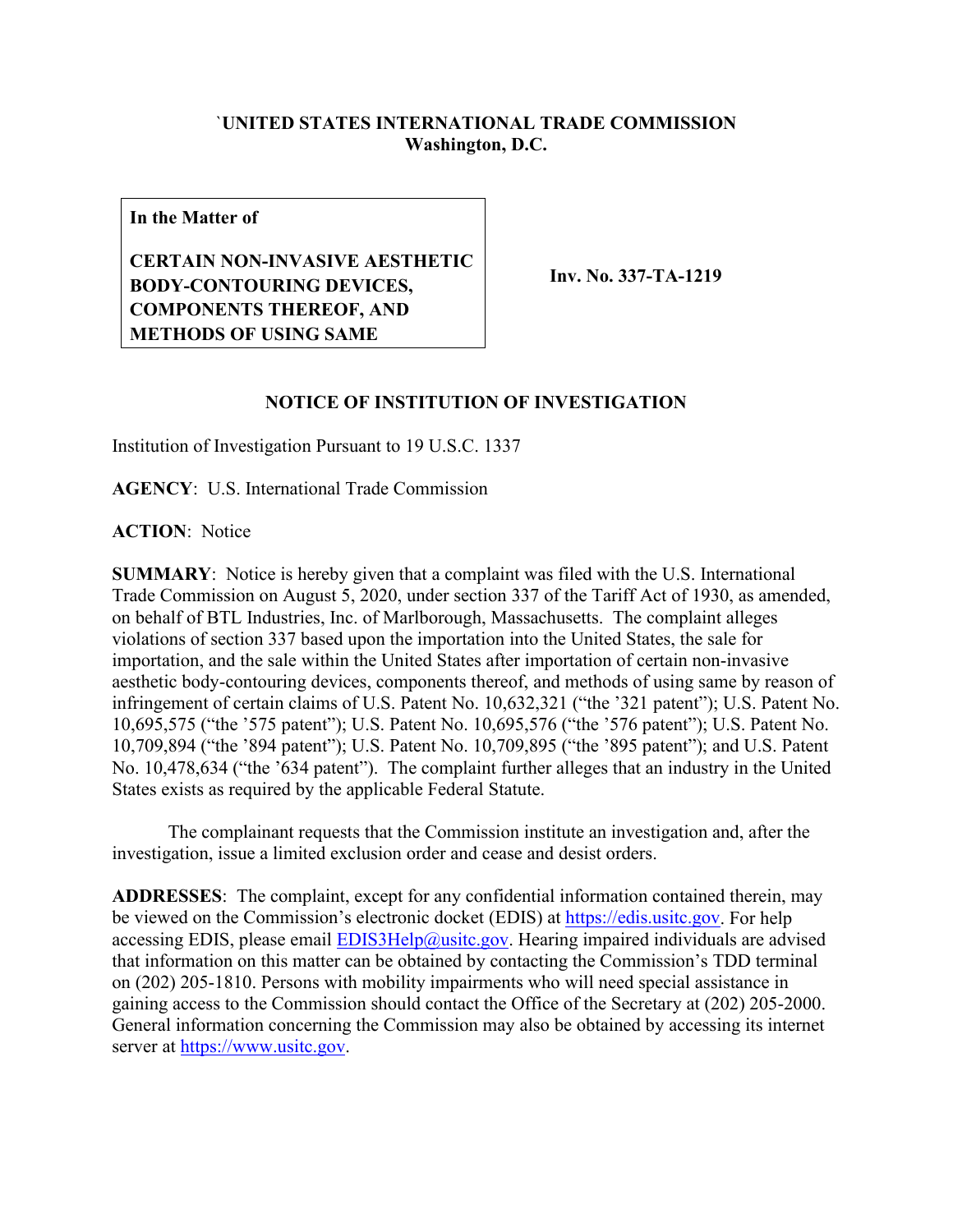**FOR FURTHER INFORMATION CONTACT**: Katherine Hiner, Office of Docket Services, U.S. International Trade Commission, telephone (202) 205-1802.

## **SUPPLEMENTARY INFORMATION**:

**AUTHORITY**: The authority for institution of this investigation is contained in section 337 of the Tariff Act of 1930, as amended, 19 U.S.C. 1337, and in section 210.10 of the Commission's Rules of Practice and Procedure, 19 C.F.R. 210.10 (2020).

**SCOPE OF INVESTIGATION**: Having considered the complaint, the U.S. International Trade Commission, on September 2, 2020, **ORDERED THAT** –

(1) Pursuant to subsection (b) of section 337 of the Tariff Act of 1930, as amended, an investigation be instituted to determine whether there is a violation of subsection (a)(1)(B) of section 337 in the importation into the United States, the sale for importation, or the sale within the United States after importation of certain products identified in paragraph (2) by reason of infringement of one or more of claims 1, 2, 4, 6-8, 10, 12-16, 20, 22, 23, and 26-28 of the '321 patent; claims 1, 9-11, 13, 15, 16, and 20-22 of the '575 patent; claims 1, 8, 10, 11, 13, 16, 18, 23-25, 27, and 28 of the '576 patent; claims 1, 2, 4, 5, 9, 10, 12, 13, 17-21, 23, 24, and 26-29 of the '894 patent; claims 1, 2-6, 9, 10, and 14-25 of the '895 patent; and claims 1, 6, 7, 16, 21, and 22 of the '634 patent, and whether an industry in the United States exists as required by subsection (a)(2) of section 337;

(2) Pursuant to section 210.10(b)(1) of the Commission's Rules of Practice and Procedure, 19 C.F.R. 210.10(b)(1), the plain language description of the accused products or category of accused products, which defines the scope of the investigation, is: non-invasive magnetic and cryolipolysis aesthetic body-contouring products and their components, including main units, applicators, straps, massagers, gel traps, and virtual consumables such as treatment cards that enable the products to administer the pre-programmed treatment protocols;

(3) For the purpose of the investigation so instituted, the following are hereby named as parties upon which this notice of investigation shall be served:

(a) The complainant is:

BTL Industries, Inc. 362 Elm Street Marlborough, MA 01752

(b) The respondents are the following entities alleged to be in violation of section 337, and are the parties upon which the complaint is to be served:

> Allergan Limited Clonshaugh Business and Technology Park Coolock, Dublin D17 E400 Ireland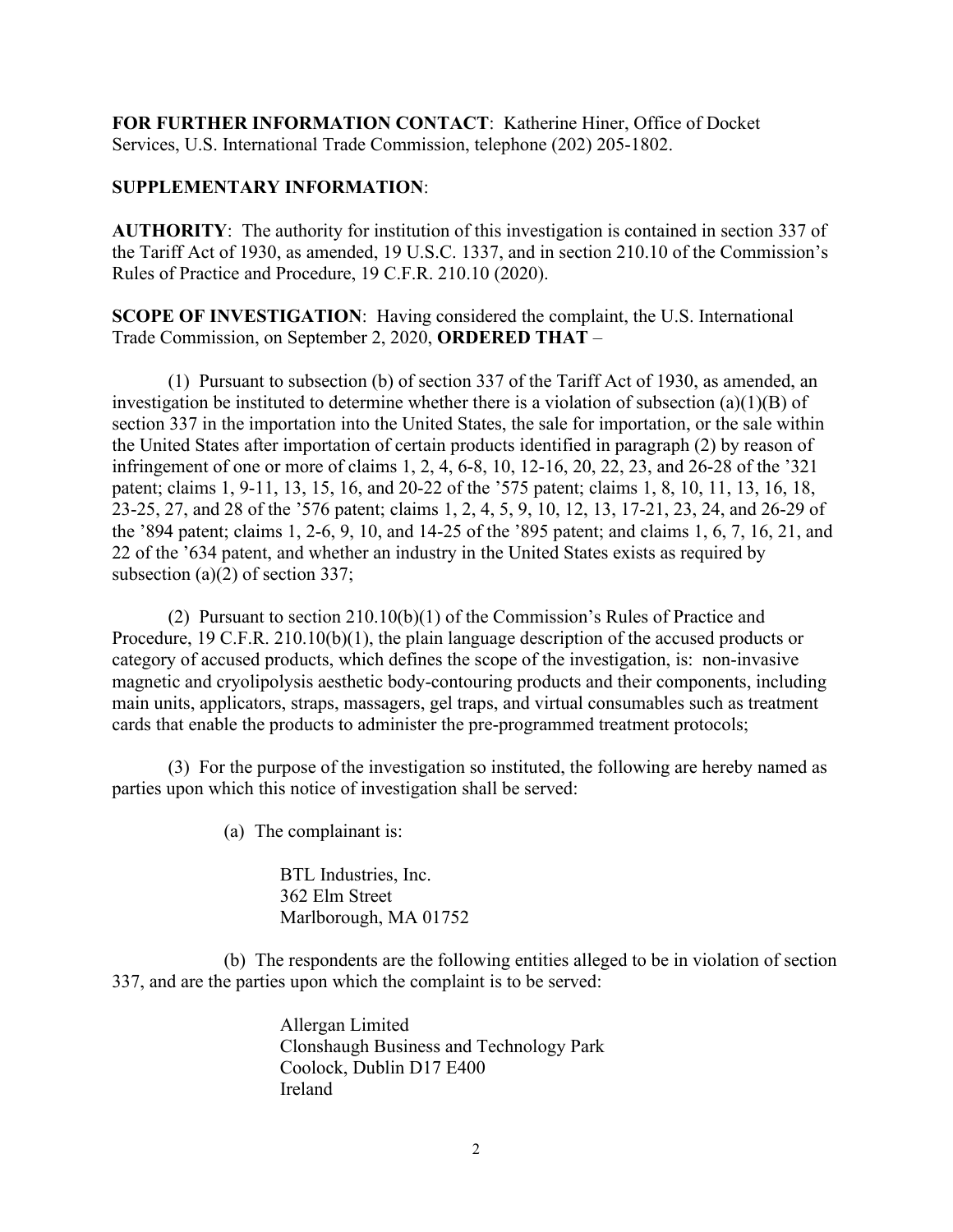Allergan USA, Inc. 5 Giralda Farms Madison, New Jersey 07940

Allergan, Inc. 5 Giralda Farms Madison, New Jersey 07940

Zeltiq Aesthetics, Inc. 4410 Rosewood Dr. Pleasanton, California 94588-3050

Zeltiq Ireland Unlimited Company Galway West Business Park, Western Distributor Road Knocknacarra, Galway H91E8C3 Ireland

Zimmer MedizinSysteme GmbH Junkersstraβe 9, 89231 Neu-Ulm, Germany

(4) For the investigation so instituted, the Chief Administrative Law Judge, U.S. International Trade Commission, shall designate the presiding Administrative Law Judge.

The Office of Unfair Import Investigations will not participate as a party in this investigation.

Responses to the complaint and the notice of investigation must be submitted by the named respondents in accordance with section 210.13 of the Commission's Rules of Practice and Procedure, 19 C.F.R. 210.13. Pursuant to 19 C.F.R. 201.16(e) and 210.13(a), as amended in 85 Fed. Reg. 15798 (March 19, 2020), such responses will be considered by the Commission if received not later than 20 days after the date of service by the complainant of the complaint and the notice of investigation. Extensions of time for submitting responses to the complaint and the notice of investigation will not be granted unless good cause therefor is shown.

Failure of a respondent to file a timely response to each allegation in the complaint and in this notice may be deemed to constitute a waiver of the right to appear and contest the allegations of the complaint and this notice, and to authorize the administrative law judge and the Commission, without further notice to the respondent, to find the facts to be as alleged in the complaint and this notice and to enter an initial determination and a final determination containing such findings, and may result in the issuance of an exclusion order or a cease and desist order or both directed against the respondent.